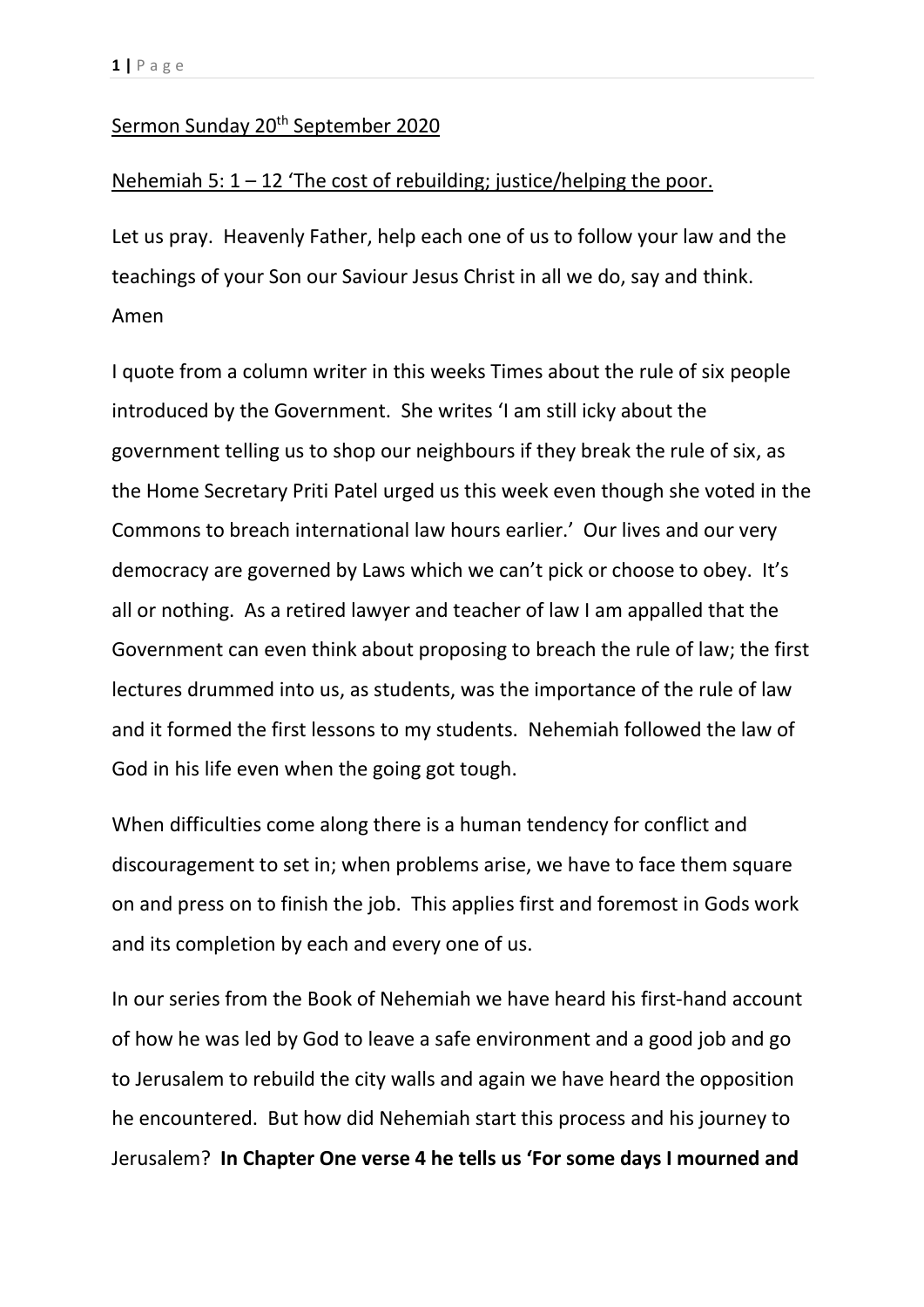**fasted and prayed before the God of Heaven.'** He prayed before God and received his blessing; he gave space to God to work in him and allow him to achieve his aim. Prayer has to form the very centre of all we do and it is through prayer that Gods mighty power and force can and will solve problems today, a theme I will come back to later in this sermon.

So, Nehemiah has encouraged the various Jewish groups in and around Jerusalem to rebuild the city walls, he has encountered opposition to this from established Jewish business men and Governors of the provinces but with Gods power he has overcome these people. Yet we hear once more in today's readings how he encounters opposition from this group especially his fellow Jews, when famine hits the land. This group are still charging their fellow Jews interest on mortgages for money lent to buy food and live. They have forgotten the second commandment 'To love their neighbour' by forcing them into poverty and slavery. Nehemiah accuses them of the practice of usury and tells them to stop charging interest and return the property taken. Why, because God never intended people to prosper from other people's misfortunes. Contrary to the values of the world God tells us that caring for one another is more important than personal gain.

## **Proverbs 28: verse 27 tells us 'HE WHO GIVES TO THE POOR WILL LACK**

**NOTHING.'** Like Nehemiah we must mirror God's love and concern when we help others, even when it is difficult or seemingly impossible. The Old Testament Books clearly spell out the responsibility of the Jewish people and us to care for the poor; for example, Exodus 22:22-27, Leviticus 25:35-37 and Deuteronomy 15: 7-11. And, of course, there are constant reminders in the New Testament to do this.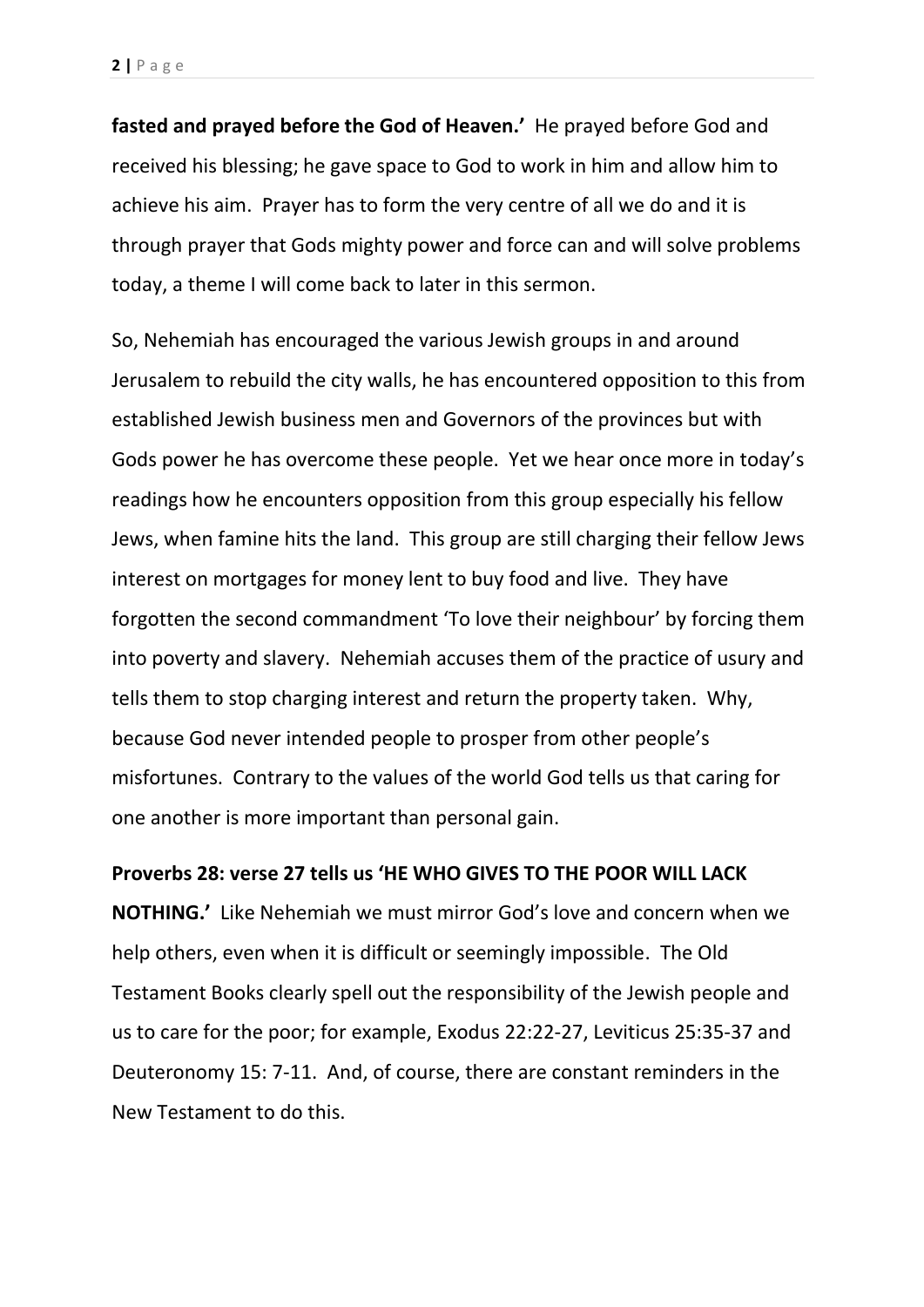By obeying Gods calling through prayer as I have said we can overcome any obstacles in our paths; I know from personal experience that those obstacles sometimes seem insurmountable but by constant prayerful conversations with God He will always show me how I can overcome those obstacles. I received a letter from Sightsavers, a charity dealing with cataract problems in poor children, in India; I just thought another letter asking for a donation but as I read it I was drawn into prayer and asking what can I do God I get so many of these letters and I can't give to all? After this short prayer a donation was made to enable basic equipment to be purchased for five operations.

In our world today we constantly hear about the poor who Jesus told us we would always have and must look after, so we have a duty to do so. We may not be able to give money but we can offer prayers, intercessory prayers, for them and the organisations trying to help them. God will listen to these prayers and bless the work of such organisations. We also hear much about injustice around the world; Belarus, Hong Kong, Zimbabwe, the Uighur people in northern China to name but a few. Please include these countries and their people in your prayers. A fair justice system is something I have found we take for granted in this country but we all have a duty to protect it and must never let it be watered down in any way.

Our Laws are not a pick and mix selection, as this Government seems to think, and more importantly Gods Laws or Commandments are definitely not pick and mix. These must be obeyed and followed by us all no matter how tough it gets. Justice for the poor is about caring for them, helping and advising them, ensuring they receive what is legally due to them, feeding them the list is endless. All this and more are done daily in the Community Project; please hold them and their clients in your prayers.